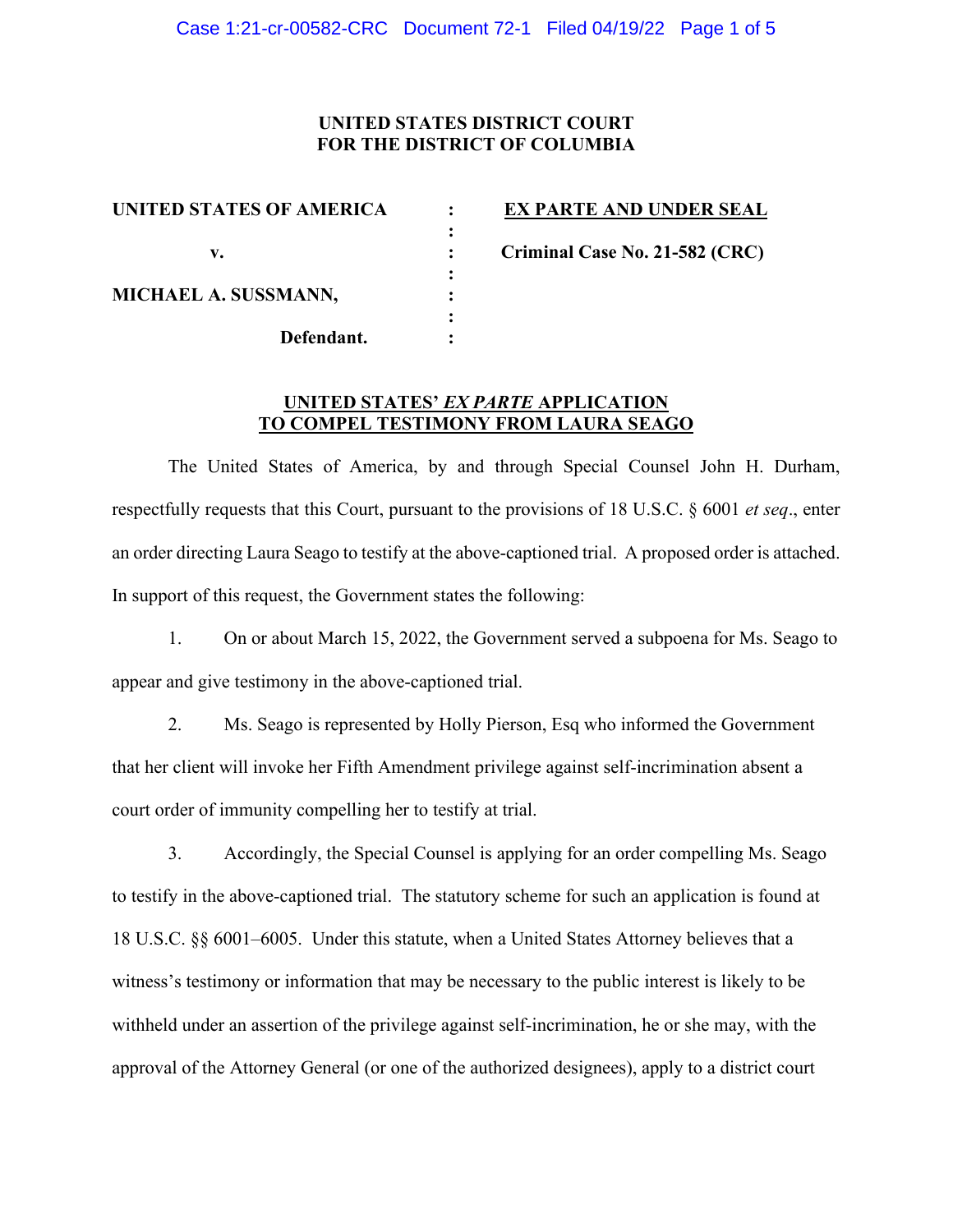#### Case 1:21-cr-00582-CRC Document 72-1 Filed 04/19/22 Page 2 of 5

for an order compelling the witness to testify or to provide other information. *See id.* § 6003(b); *In re Sealed Case*, 791 F.2d 179, 181 (D.C. Cir. 1986). Upon such application, the statute provides that the court "*shall* issue . . . an order requiring" the witness to testify or provide other information which she refuses to give because of her privilege against self-incrimination. 18 U.S.C. § 6003(a) (emphasis added). *See also id.* ("district courts are without discretion to deny a request by a United States Attorney for an order compelling testimony as long as that request complies with the jurisdictional and procedural requirements of the law.").

4. The statute further provides that no testimony or other information so compelled (or any information directly or indirectly derived from such testimony or other information) may be used against the witness in any criminal case, except a prosecution for perjury, giving a false statement, or otherwise failing to comply with the order. *See id.* § 6002. Considering that the immunity provided under the statute is coextensive with the privilege against self-incrimination, the Supreme Court and Courts of Appeals have repeatedly instructed that the immunity provided in Section 6002 provides full constitutional protection for witnesses and therefore leaves them no alternative but to testify. *See In re Sealed Case*, 791 F.2d at 181 (citing *Kastigar v. United States*, 406 U.S. 441, 453 (1972)) (other citations omitted). Given such precedent and the wording of the statute, "district courts are without discretion to deny a request by a United States Attorney for an order compelling testimony as long as that request complies with the jurisdictional and procedural requirements of the law." *Id.* (citations omitted).

8. In accordance with 18 U.S.C. § 6003(b)(2), it is the judgment of the Special Counsel that Ms. Seago has refused or is likely to refuse to testify or provide other information on the basis of her claimed privilege against self-incrimination. In accordance with 18 U.S.C. § 6003(b)(1), it is the judgment of the Special Counsel that the testimony or other information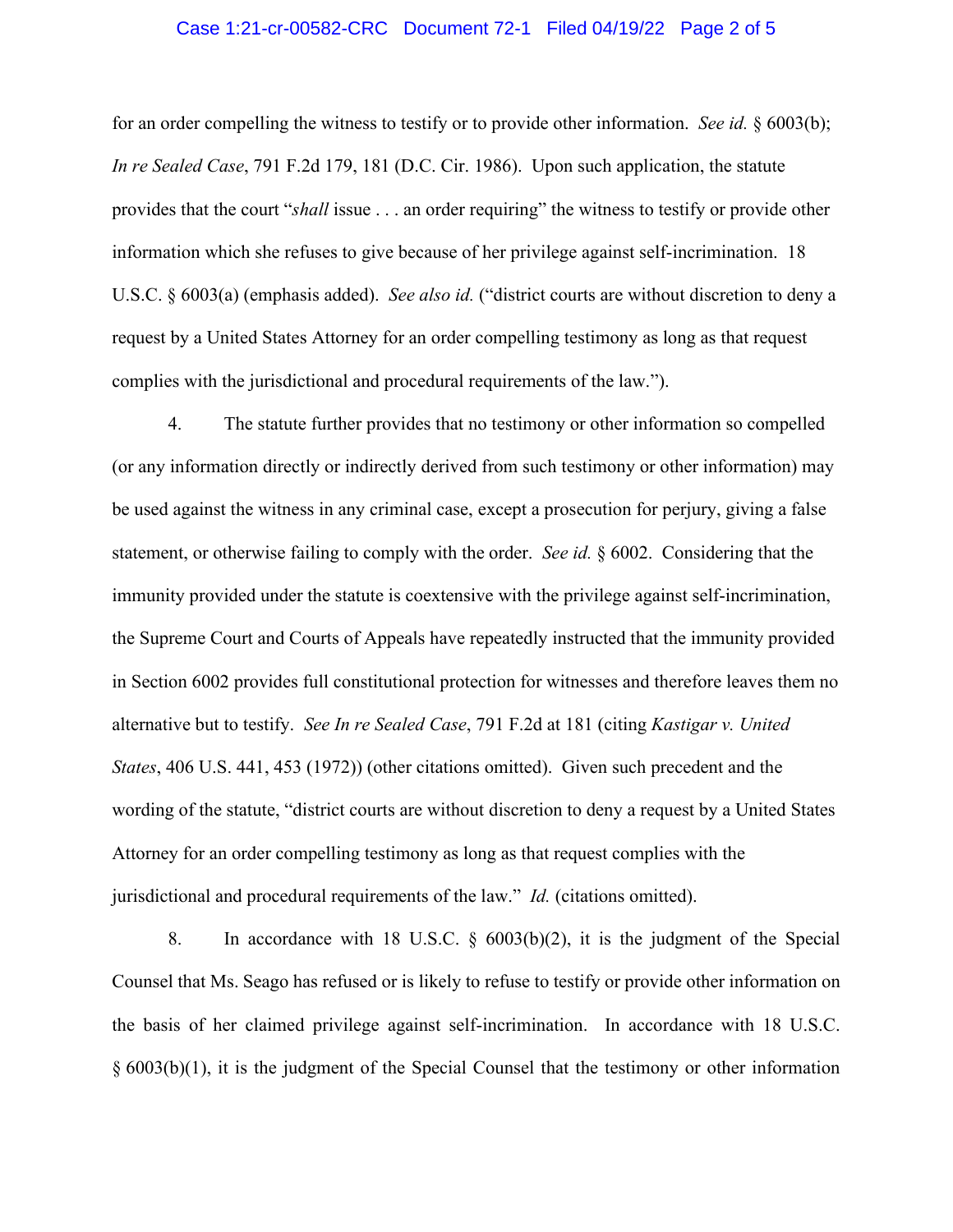### Case 1:21-cr-00582-CRC Document 72-1 Filed 04/19/22 Page 3 of 5

from Ms. Seago is necessary to the public interest. The Special Counsel represents that this application has been approved by Deputy Assistant Attorney General Jennifer A.H. Hodge of the Department of Justice's Criminal Division, pursuant to the authority vested by 18 U.S.C. § 6003 and 28 C.F.R. § 0.175(a).

WHEREFORE, the United States of America respectfully requests that the Court order Ms. Seago to give testimony or provide other information which she refuses to give or to provide on the basis of her privilege against self-incrimination as to all matters about which she might be interrogated at trial in the above-captioned trial; and that no testimony or other information compelled under the order (or any information directly or indirectly derived from such testimony or other information) may be used against Ms. Seago in any criminal case except a prosecution for perjury, giving a false statement, or otherwise failing to comply with the order.

Respectfully submitted,

JOHN H. DURHAM Special Counsel

By:

 /s/ *Brittain Shaw* Jonathan E. Algor Andrew DeFilippis Michael T. Keilty Brittain Shaw Assistant Special Counsels 145 N Street, NE Room 3E.803 Washington, DC 20530

April 19, 2022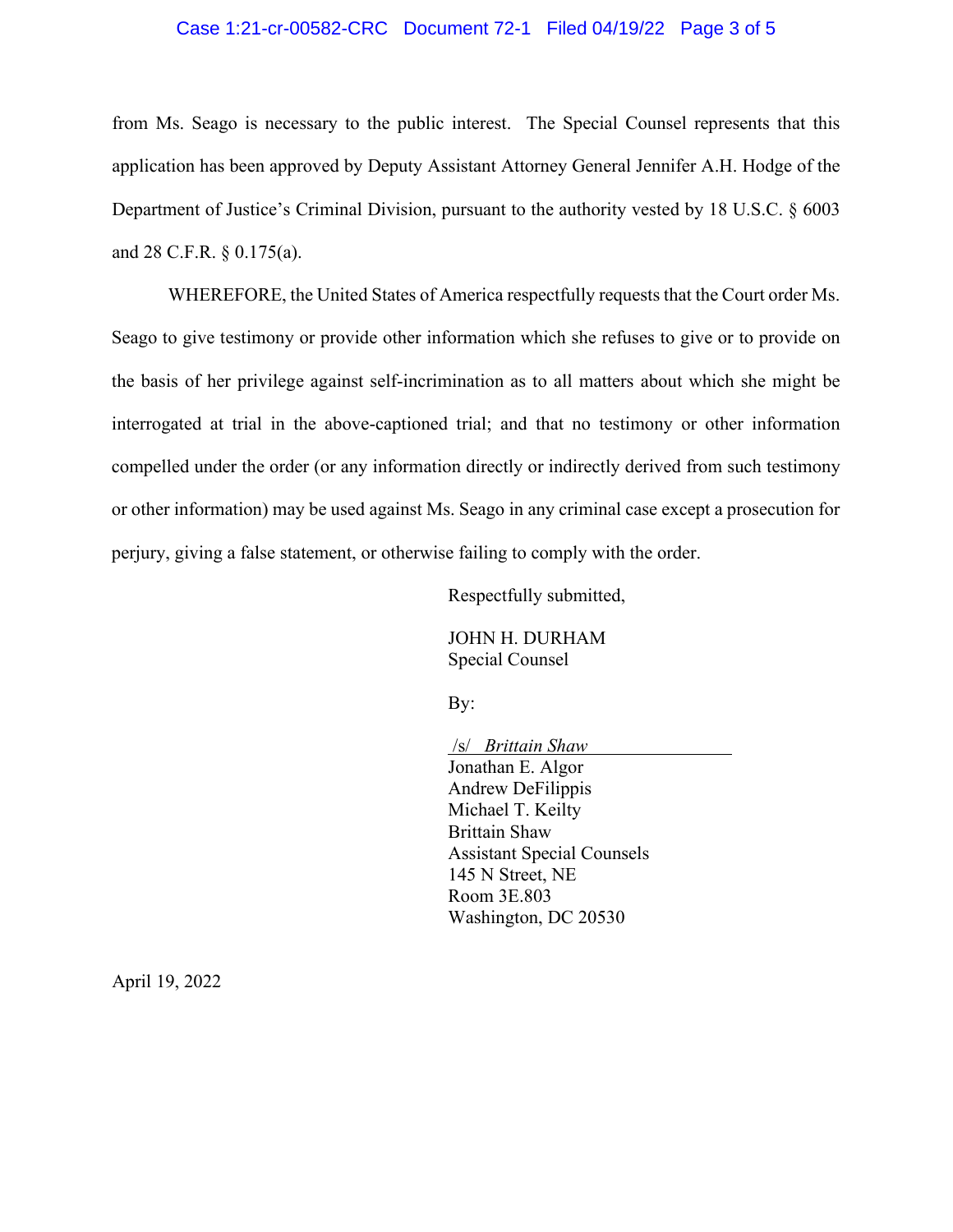## **UNITED STATES DISTRICT COURT FOR THE DISTRICT OF COLUMBIA**

| <b>UNITED STATES OF AMERICA</b> |  |
|---------------------------------|--|
|                                 |  |
| v.                              |  |
|                                 |  |
| MICHAEL A. SUSSMANN,            |  |
|                                 |  |
| Defendant.                      |  |
|                                 |  |

**EX PARTE AND UNDER SEAL** 

**Criminal Case No. 21-582 (CRC)** 

# **O R D E R**

On application of the Special Counsel requesting that the Court issue an Order pursuant to the provisions of Title 18, United States Code § 6001, *et*. *seq*., compelling testimony; And it appearing to the satisfaction of the Court that:

1. The United States wishes to call Laura Seago as a witness in the above-captioned trial;

2. In the judgment of the Special Counsel, Ms. Seago has refused or is likely to refuse to testify or provide other information on the basis of her privilege against self-incrimination;

3. In the judgment of the Special Counsel, the testimony or other information from Ms. Seago may be necessary to the public interest; and

4. The aforesaid application filed herein has been made with the approval of Deputy Assistant Attorney General Jennifer A.H. Hodge of the Department of Justice's Criminal Division, pursuant to the authority vested by 18 U.S.C. § 6003 and 28 C.F.R. § 0.175(a).

NOW THEREFORE, IT IS ORDERED pursuant to 18 U.S.C. § 6002:

THAT the witness, Laura Seago, give testimony or provide other information which she refuses to give or to provide on the basis of her privilege against self-incrimination as to all matters about which she might be interrogated at trial and any proceedings ancillary thereto;